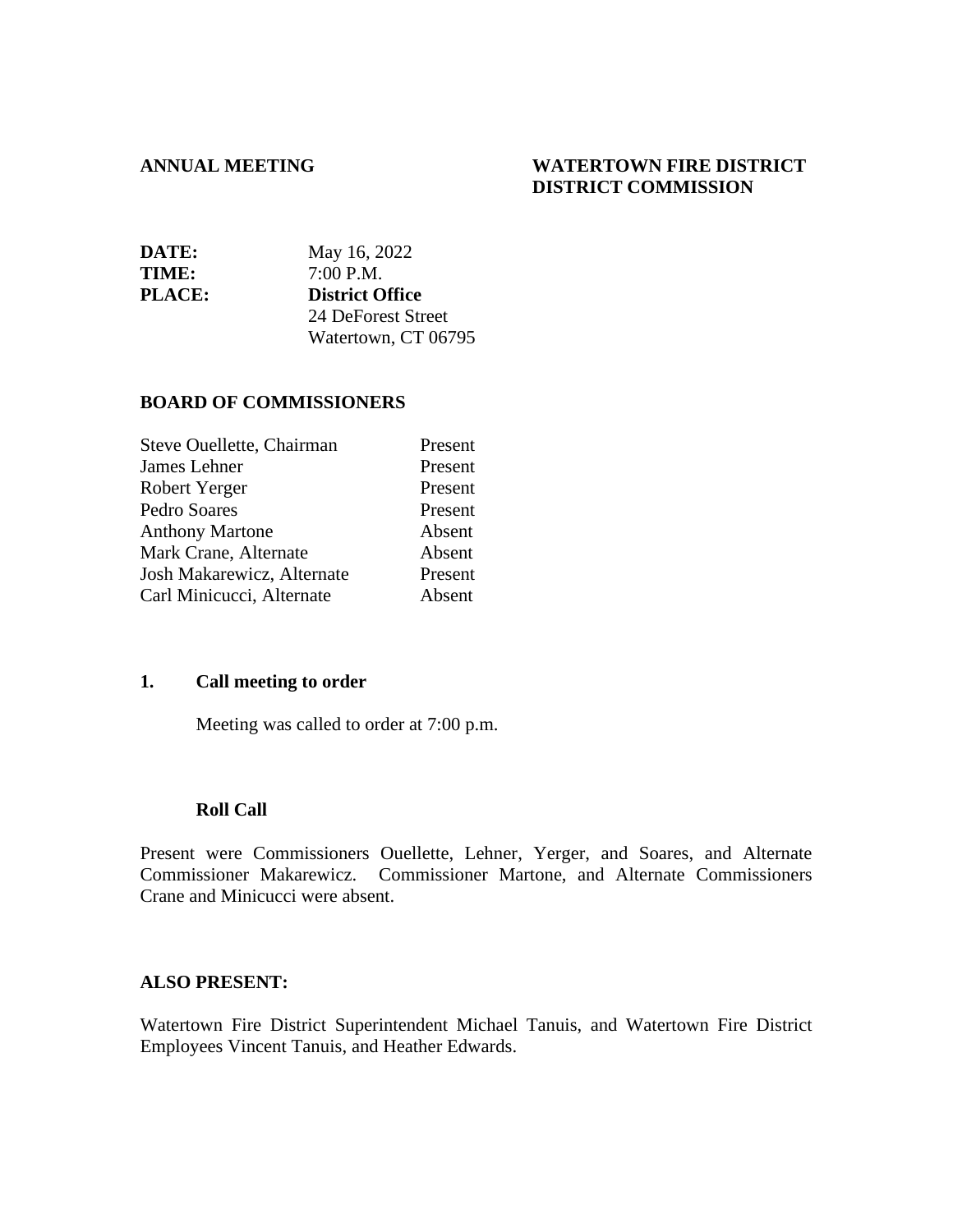## **2. Election of Meeting Moderator**

**MOTION:** By Mr. Robert Yerger and seconded by Mr. Pedro Soares to elect Mr. James Lehner as Meeting Moderator.

No other nominations were made.

Motion passes unanimously.

## **3. Election of Meeting Secretary**

**MOTION:** By Mr. James Lehner and seconded by Mr. Robert Yerger to elect Ms. Heather Edwards as Meeting Secretary.

No other nominations were made.

Motion passes unanimously.

## **4. Reading of Meeting Notice by Moderator, Mr. James Lehner**

## **NOTICE AND WARNING OF THE ANNUAL MEETING WATERTOWN FIRE DISTRICT**

To the Watertown Fire District legal voters:

You are hereby **WARNED** and **NOTIFIED** of an Annual Meeting to be held at the **WATERTOWN FIRE DISTRICT OFFICE**, 24 DeForest Street, Watertown, Connecticut on Monday, May 16, 2022 at 7:00 P.M.

- 1. To adopt a budget for the Fiscal year beginning July 1, 2022 and make appropriations.
- 2. To elect two members to the District Commission.
- 3. To elect a Clerk for a one year term.

Dated at Watertown, Connecticut this 2nd day of May, 2022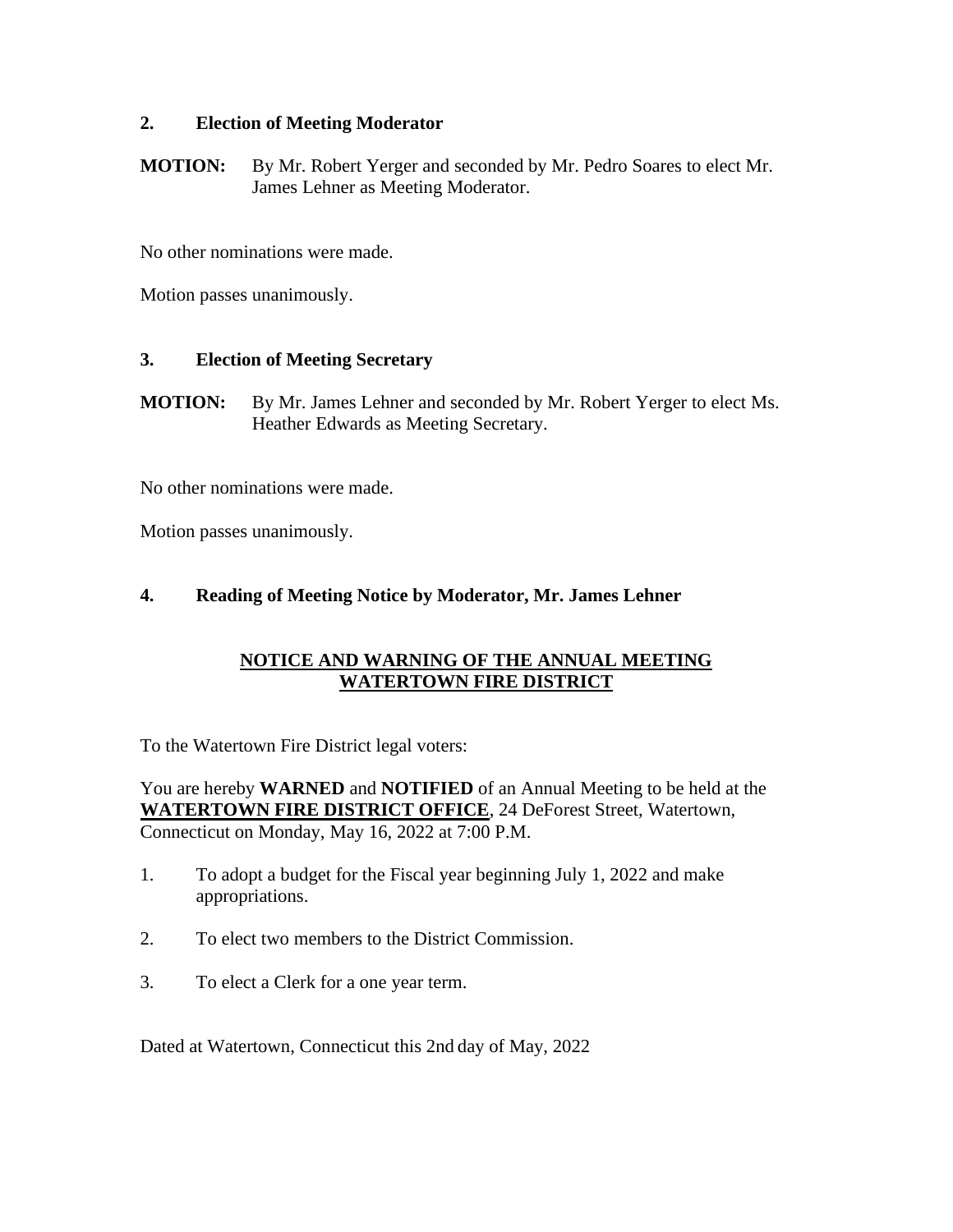Watertown Fire District Commission

Steve Ouellette, Chairman James Lehner, Vice Chairman Robert Yerger, Secretary Anthony Martone, Clerk Pedro Soares

## **RETURN OF NOTICE**

**I HEREBY CERTIFY** that on May 2, 2022 I left a duplicate of the attached **WARNING** and **NOTICE** on the Annual Meeting of the Watertown Fire District with Anthony Martone, its District Clerk.

**I FURTHER CERTIFY** that on May 2, 2022 I caused to be posted upon the public sign post of the Watertown Town Hall a written copy of said Annual Meeting **WARNING** and **NOTICE** by the District Commission.

**I FURTHER CERTIFY** that all the above acts were done by at least five days before holding of said meeting on May 16, 2022.

Dated at Watertown, Connecticut this 2nd day of May, 2022

Michael C. Tanuis, Superintendent Watertown Fire District

\_\_\_\_\_\_\_\_\_\_\_\_\_\_\_\_\_\_\_\_\_\_\_\_\_\_\_\_

## **5. Adoption of District Budget for Fiscal Year beginning July 1, 2022, and make appropriations**

Mr. James Lehner asked if there were any questions regarding the proposed 2022-2023 Water and Sewer Budget.

No questions were asked therefore a vote was taken to approve the Budget.

**MOTION:** By Mr. Pedro Soares and seconded by Mr. Steve Ouellette to pass a Water and Sewer Budget in the amount of \$2,908,500.00 for Fiscal Year 2022-2023.